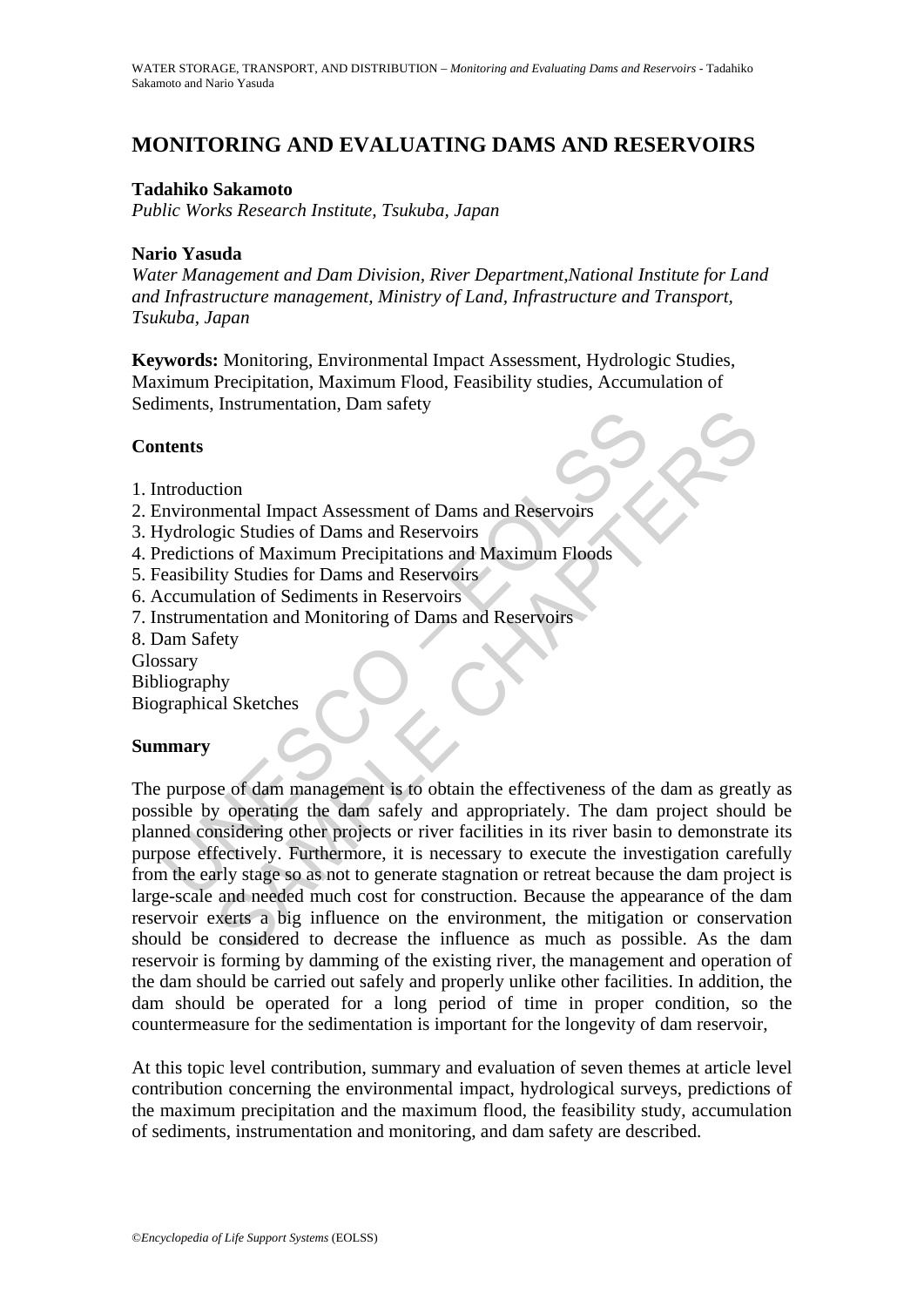# **1. Introduction**

Vast quantities of dams constructed in the world are functioning properly and satisfying each anticipated purpose by appropriate management and monitoring. However, in existing dams, the longevity is sometimes severe problem representing the aging or the sedimentation. In newly planned dams, mitigation of environmental impact or resettlement of inhabitants becomes the themes to be resolved. In this century, the demand of much more water resources are forecasted in world wide level and the roles of dam reservoirs are expected furthermore. So, we should give much attention with above-mentioned problems.

In this topic level contribution, summary and evaluation of the following themes in article level contribution are described.

- 1 Environmental Impact Assessment of Dams and Reservoirs
- 2 Hydrologic Studies of Dams and Reservoirs
- 3 Predictions of Maximum Precipitation and Maximum Floods
- 4 Feasibility Studies for Dams and Reservoirs
- 5 Accumulation of Sediments in Reservoirs
- 6 Instrumentation and Monitoring of Dams and Reservoirs
- 7 Dam Safety

### **2. Environmental Impact Assessment of Dams and Reservoirs**

A dam project results in a large area being submerged under reservoir water and has great impacts on various environments. Usually, the larger the size of the project, the greater the impacts are on the natural and social environments. However, a series of small dams give the impacts to the environment severely compared to the case of one large dam project (Ohsugi, et al. 2004) .

nyironmental Impact Assessment of Dams and Reservoirs<br>
ydrologic Studies of Dams and Reservoirs<br>
edictions of Maximum Precipitation and Maximum Floods<br>
assibility Studies for Dams and Reservoirs<br>
sccumulation of Sediments **Example 12 Example 12 Example 12 Example 12 Example 12 Example 12 Example 26 O Rans and Reservoirs<br>
ins of Maximum Precipitation and Maximum Floods<br>
y Studies for Dams and Reservoirs<br>
attion of Sediments in Reservoirs<br>
at** Factors concerning environmental impacts frequently exist in a mutual trade-off relationship. The relationship does not necessarily become apparent immediately after the completion of a project, but gradually by being affected by the peripheral environments over a long period of time. Therefore, monitoring of environmental impacts for a long time after completion is very important. Monitoring the environmental impacts of a project is more effective than predicting the impacts for understanding the reality and thus should be started as soon as the project is completed. On-going surveys of ecosystems in numerous dams and reservoirs should be noted because they may provide useful information for dam projects in future. Uncertain elements should be eliminated as much as possible since there are a number of factors complexly involved in impacts to the environment.

In order to understand impacts to the environment, comparisons of impacts before and after the completion of the dam project must be made. Precise surveys on the habitat and organisms after the dam construction do not reveal the effects of the dam. Furthermore, the effects can be understood only when the states where the effects are received by the dam project are compared with those where no effects are received. In the conditions of two places, the subjects to be compared should be identical except for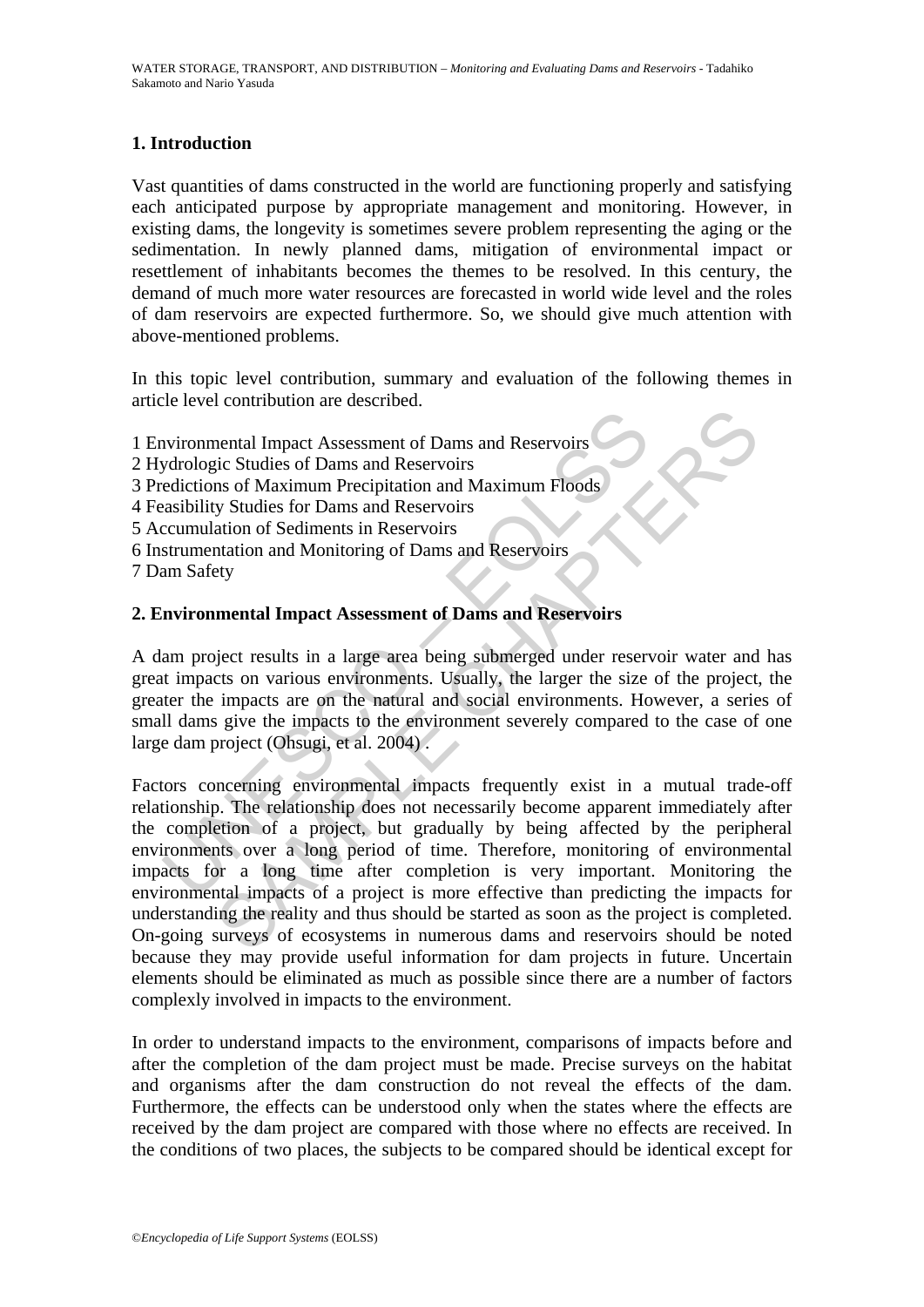the factor to be investigated (Yasuda and Ichiyanagi 2003). One method is to compare "before the project", which is a state not affected by the project, and "after the project" (Figure 1). Another method is to compare an affected place with a similar but unaffected place. Application of this method for a dam project is shown in Figure 2. Transitions in an impact site and a control site were monitored to identify the effects. Influences by natural process in terms of both space and duration were eliminated as much as possible. This is usually called the BACI design, and is also effective for eliminating differences of monitoring results by the person in charge of surveys when impacts need to be monitored over a long period of time (Green 1979, Stewart-Oaten, et al. 1986, Underwood 1991, Humphery, et al. 1995).



Figure 1 Various comparisons.

Dam projects cut off the flow of river water, and obviously affect the environments in the lower reaches. Flexible reservoir management is an practical method for improving the environment in the lower reaches. As shown in Figures 3 and 4, water is temporarily stored by setting a water level for usable storage as a part of the flood storage. The water level for usable storage is higher than the limit water level for flood season when no danger of floods is expected in prediction of the rainfall. Since the usable storage is a part of the flood control capacity, the water level must be lowered to ensure sufficient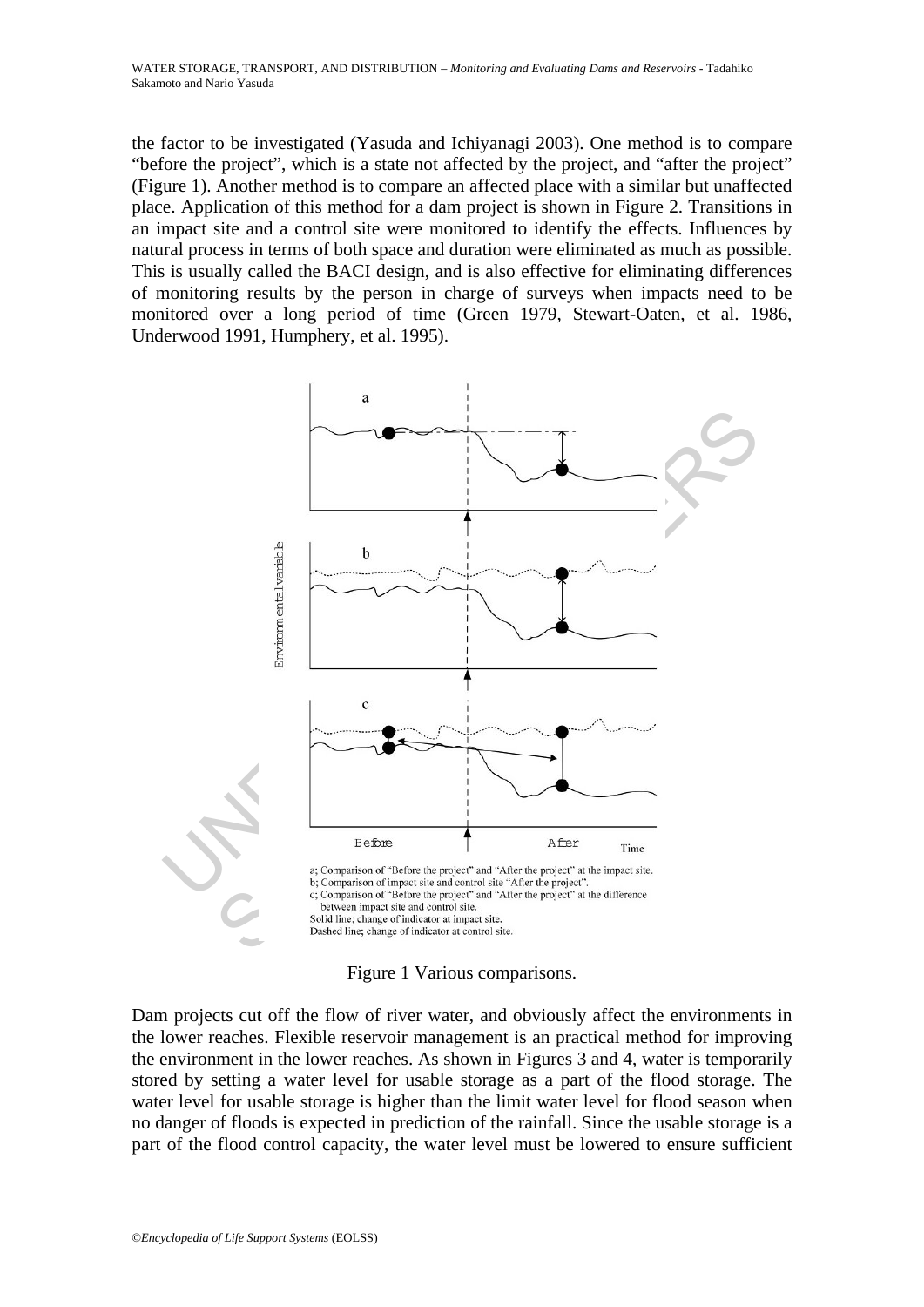flood control capacity when flood is anticipated. Therefore, highly accurate rainfall prediction is demanded. The reservoir water is discharged to improve the environment in the lower reaches. Discharge patterns include increase in flow rate to improve landscape and the habitat of fish, and flushing, which aims to stir up the riverbed and clean accumulated silt and dirt (Harada and Yasuda, 2004).



Figure 2 Impact and control sites in environmental impact assessment.



Figure 3 Discharge pattern during water utilization period.

As described before, monitoring is necessary to understand the actual states and execute flexible control of a dam reservoir. Important subjects to be monitored in the lower reaches are to establish the indices to be used to improve the environment. Impacts to animals and plants in the lower reaches, which are, in other words, changes in the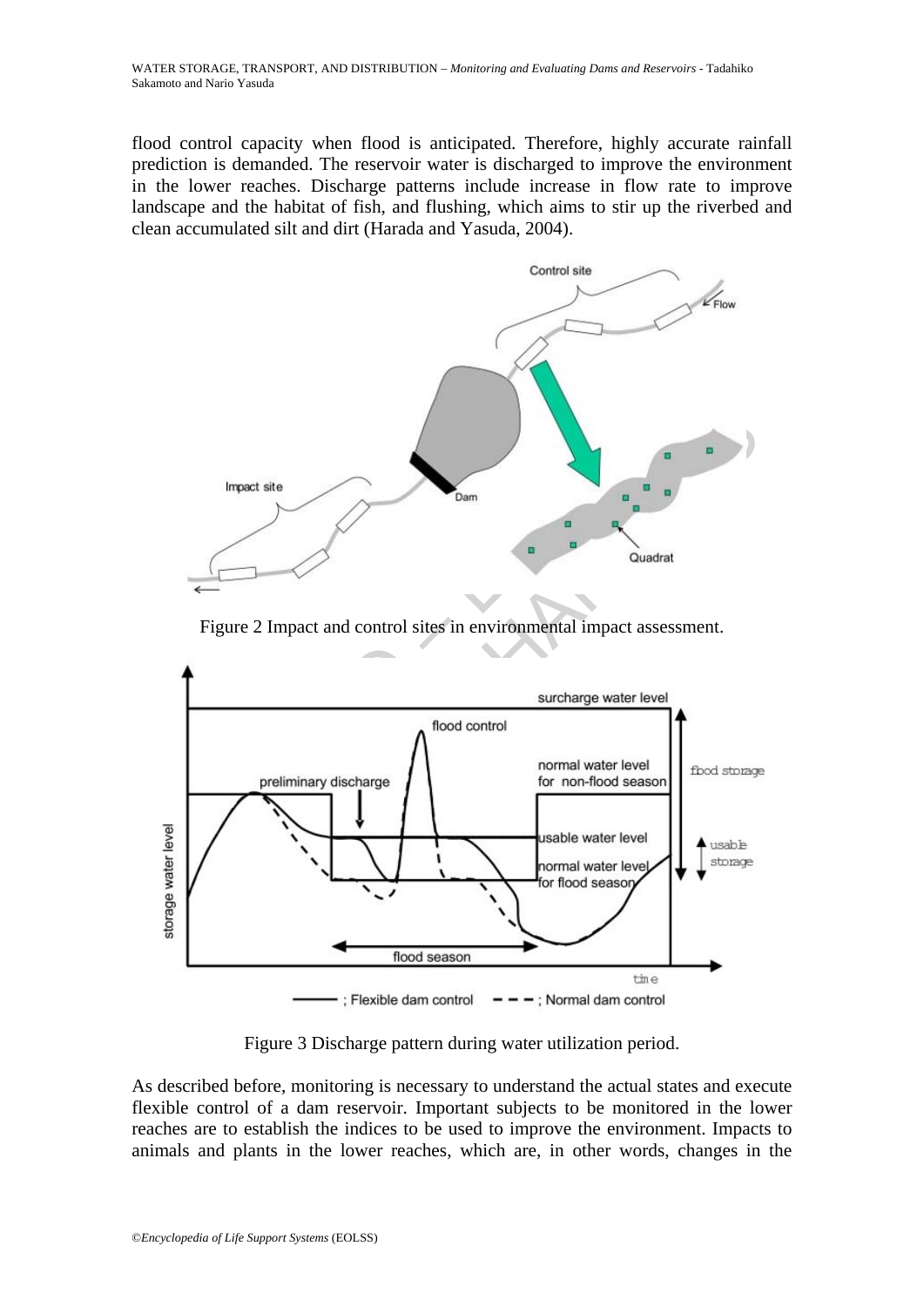habitats of animals and plants, are one of the indices. Changes in physical environment of the river, such as stability of riverbed materials and soil supply, should also be noted. Animals and plants live in physical environments, and the impacts to them can be qualitatively analyzed by investigating the physical environment. Monitoring of the lower reaches enables effective flexible control to be executed.



# Certain increase of discharge

# **3. Hydrologic Studies of Dams and Reservoirs**

Runoff analysis estimates the amount of water that flows into a river during a rainfall. The analysis consists of two general processes. The first is to identify the relationship between precipitation and river flow rate based on their data. This is analysis in a narrow sense and is also called identification of a model. The other activity is to estimate the river flow rate from an arbitrary precipitation value using the identified model. The objectives of runoff analysis are classified into 1) flood control and water resource planning, and 2) control of running water.

To plan a dam project, flow rate data of the corresponding river is needed, but there are few records available on flow rates. On the other hand, precipitation data is usually much more abundant than flow rate data.

A runoff model is identified using a period for which both the rainfall and flow rate data are available. Then, the flow rate of the river over a long period of time is estimated by substituting the rainfall data in the runoff model. Flow rates that occur very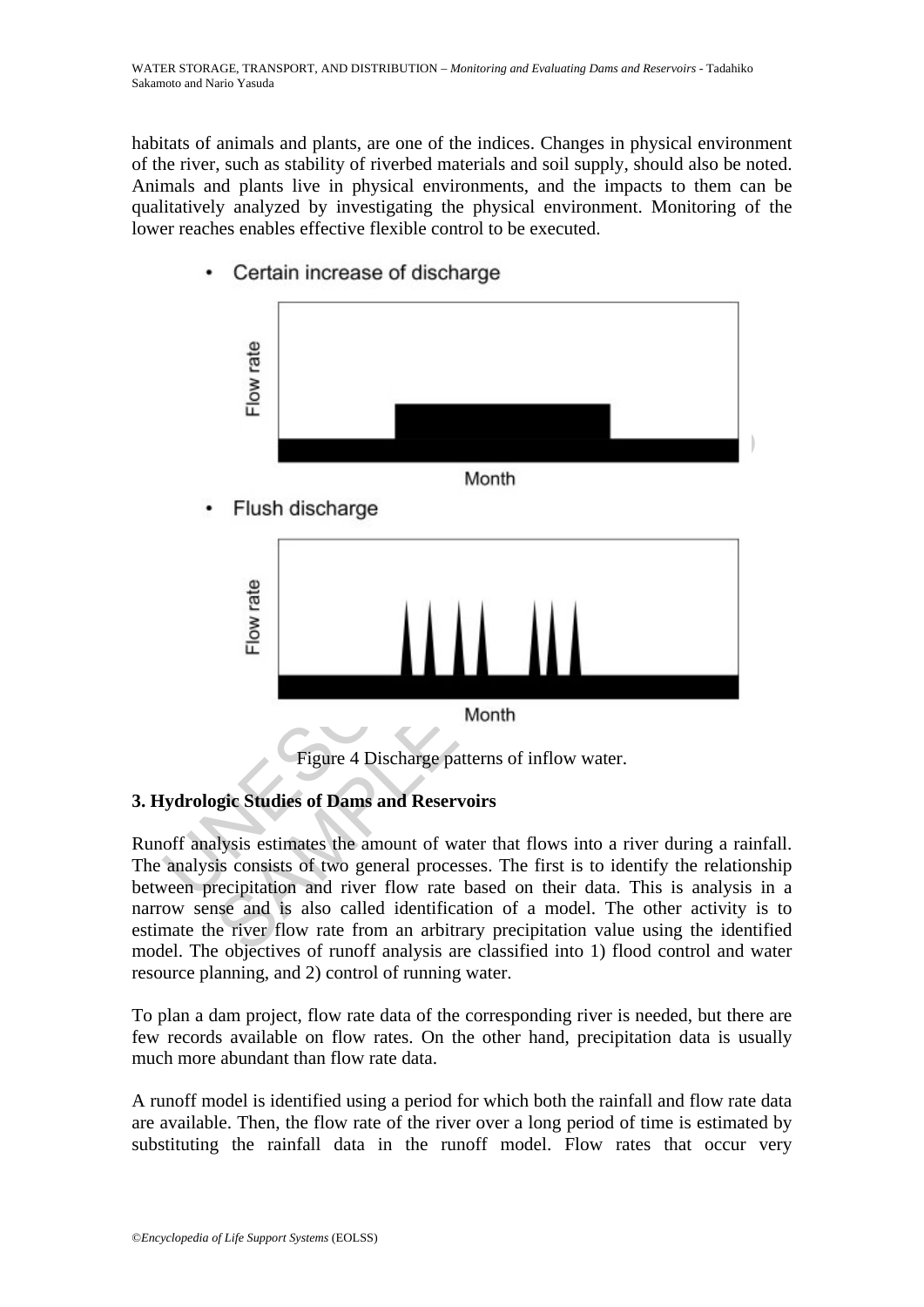infrequently, such as flood discharges of 1/100 and 1/200 probabilities, can be estimated for flood control plans by statistically processing and extrapolating the existing flow rate data. However, a small amount of data increases the risk of error during extrapolation. In order to avoid such a risk, a large amount of rainfall data is sometimes statistically processed at first to calculate rainfall values of little frequency, which are then used to estimate the targeted flow rates using a runoff model.

Various measures can be taken against floods and droughts if they can be predicted in advance. Facilities that can control water discharge, such as dams, enable to take such measures efficiently. Prediction of river flow rates is also very important for appropriate dam operation. Runoff analysis is thus needed to predict running water. In such a case, the output of analysis is flow rate. Present discharge data as well as precipitation can be properly used as an input. Precipitation can be monitored using ordinary and automatic rain gauges. Precipitation monitoring gives point data. However, precipitation data needed for planning and management of river and dam is the area rainfall in a basin. Therefore, rain gauges must be installed at sites where the monitored values are the representative precipitation values. At the sites, precipitation must be correctly monitored. It is desirable that the landform is flat and the air current is horizontal. There should be no obstacles nearby, and monitoring over a long period of time should be possible. The gauges should be appropriately maintained to enable long-term monitoring with no missing data.

gauges. Precipitation monitoring gives point data. However,<br>led for planning and management of river and dam is the area<br>refore, rain gauges must be installed at sites where the monito<br>esentative precipitation values. At t s. Precipitation monitoring gives point data. However, precipitation planning and management of river and dam is the area rainfall in a bias when the installed at sites where the monitored values are rainfall in a bias ra Water levels are monitored using water gauges and automatic water gauges. Automatic water level gauges are, in principle, accompanied by water gauges, which are the yardstick for the water level. Data on changes in flow rate over a long period of time and flow rate data during floods are needed to draw up water resource development plans and flood control plans. River flow is defined as the product of monitored flow rate at a time and measured cross-section area of the river. Flow rate is usually monitored using a flowmeter or a float. Since flow is difficult to monitor continuously, unlike rainfall and water level, flow at each time is calculated by determining the relationship (H-Q curve) between the water level (H) and the flow rate (Q) from available flow data and then using water level data that is continuous in terms of time.

As recent trends in hydrological monitoring, the study on GFAS(Global Flood Alert System) is carried out for developing countries. Most countries in the world have automatic monitoring systems, although they may not all be considered satisfactory. To predict floods, monitored data must be available by the next day at the latest. Thus, monitored data should be collected more frequently than once every two weeks or every month. The combination of a rainfall prediction system, which uses a satellite, and hazard maps is effective for preventing the disaster from floods. This method can also be used as a flood prediction and alarm system in developing nations that have no telemetric rainfall-monitoring network.

# **4. Predictions of Maximum Precipitations and Maximum Floods**

The natural disasters in the world, have experienced the increasing evolution during the last decades of the 20th century, producing at present a mean of some 40,000 victims per year and mean economic losses of more than 50 billion \$ per year. The number of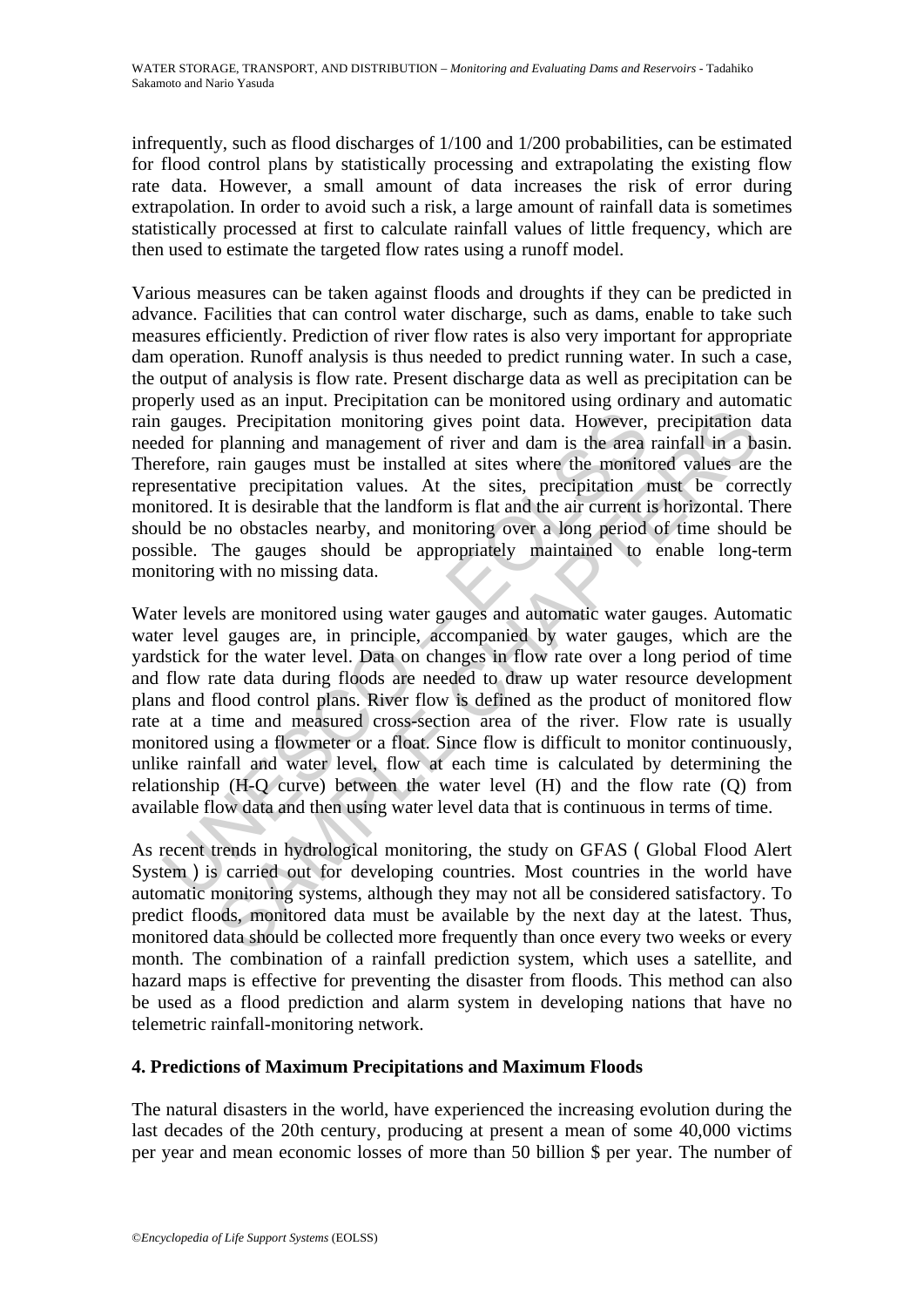major natural disasters during the period between 1963 and 1992 has been multiplied by 3.5 with relation to the affected people, and by 2.3 in relation to the number of victims (Zupka 1988).

Within the natural disasters, the greater number correspond to floods which suppose about 30% of the socio-economic impacts ( 32% in relation to the damage with the affected people, and 26% in relation to the significant damage with the number of deaths) (Zupka 1988).

It can be observed that in South Korea they represent some 500M\$, Spain 600M\$, China 3,000M\$, but the most important damages are produced in very developed countries, United States with 3,400M\$, and Japan with 7,200M\$ per year. Also, it is necessary to quote the significant impacts and economic damages produced by the floods in several developing countries could become the cause of limiting their development.

ds in several developing countries could become the cause<br>elopment.<br>then, the experience shows that the damages caused by the lasse progressively, and in many countries constitute a veritad<br>nomic and sustainable developmen several developing countries could become the cause of limiting t<br>several developing countries could become the cause of limiting t<br>nt.<br>he experience shows that the damages caused by the floods continu<br>orgressively, and in So then, the experience shows that the damages caused by the floods continue to increase progressively, and in many countries constitute a veritable restraint to the economic and sustainable development. For this, the UN decided in the year 1987 to create the International Decade for Natural Disaster Reduction (IDNDR) for the ten years 1990 - 2000 with the objective of reducing by way of concerted international action, especially in the developing countries, the loss of lives, material damages and the social and economic disorders caused by the natural hazards (IDNHR 1994, UN 1987).

The studies of extreme floods at world level date from the year 1984, when the International Association of Hydrological Sciences (IAHS), published the " World catalogue of maximum observed floods " (Rodier and Roche 1984). These studies show that the maximum floods observed, are limited by an envelope curve, which adapted well to the equation of peak flow and catchment area given by Francou-Rodier (Francou and Rodier 1967):

Analyzing the natural history of the floods, the measures to prevent and reduce the damages produced by the floods, could be classified in two large groups (Berga 2000). They are a) structural actions and b) non-structural actions.

The planning of the flood hazard reduction measures should be carried out as regards the whole of the basin. The actions as a whole should be considered as a system of integrated measures, developing in each case the implanting of combined measures which contemplate the joint application of structural and non-structural measures. It is necessary in many cases to introduce zonings and land-use patterns downstream of the dam, and also implant the flood forecasting and flood warning systems, which are essential for the emergency action plans.

Within the measures in the floods fighting, the role of dams and reservoirs should be emphasized, since the dams constitute a very efficient structural measure, as they are the only solution which permits the storage of large quantities of flood volumes, modifying significantly the flood routing, and being able to reduce the peak flood in an important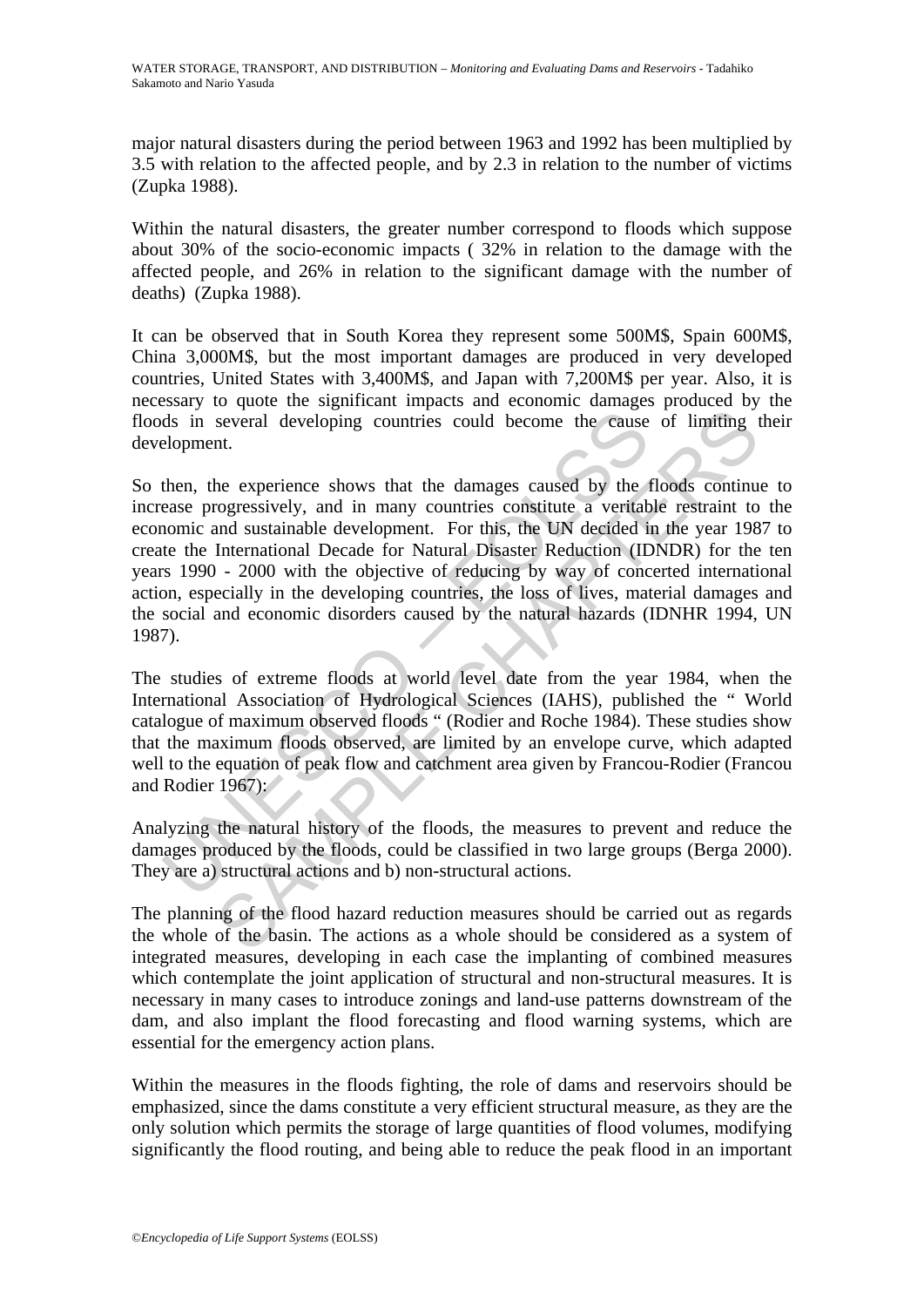manner.

The ICOLD Committee on Dams and Floods has studied and analyzed diverse significant cases, which show with quantitative values, the important role played by dams in the flood mitigation (ICOLD 2000). The cases analyzed refer to the flood control in ample areas with important flood problems, in Japan, USA, Brazil, China, Korea, Norway, Spain, etc., in which, in general, are combined the effects of the reservoirs, dams, levees and river canalizations, together with the operation in real time of flood forecasting and warning systems.

In general, in the cases analyzed by the ICOLD Committee on Dams and Floods, the effects in the flood mitigation were very significant, with values varying between 25% to 85% in the reduction of the peak flow. The reduction of the flood volume varied from 10% to 73%, with greater values in the cases in which the flood reservoir capacity was high in relation with the flood volume, and in the cases in which the main purpose of the dam was the flood mitigation.

to 73%, with greater values in the cases in which the flood reserved in relation with the flood volume, and in the cases in which the number was the flood mitigation.<br>The present time close to 20% of the total of the exist %, with greater values in the cases in which the flood reservoir capacity the with the flood volume, and in the cases in which the flood reservoir capacity the flood mitigation.<br>Sent time close to 20% of the total of the e At the present time close to 20% of the total of the existing large dams have as a purpose that of flood control, be it a single purpose (8%), or as one of its principal objectives. In the future it has been indicated that due to the exponential growth of the damages produced by the floods, it will be necessary to increase the measures of prevention and reduction of damages, for which the implantation and construction of new flood control dams will be necessary, together with measures which control the progressive occupation of the flood plains and the improvement of the reliability of the flood forecasting systems. For this, an increase of the flood mitigation dams is to be foreseen in the future, with extensive flood mitigation plans, as are the cases of Japan, China, Spain and some areas of the USA.



#### **Bibliography**

- - -

*- Environmental Impact Assessment of Dams and Reservoirs* 

Green, R.H.(1979):Sampling design and statistical methods for environmental biologists, John Wiley and Sons, New York.

Harada, J. and Yasuda, N. (2004):Consideration and improvement of the environment in dam reservoirs, Water Resources Development, Vol.20, No.1, pp.77-96.

Humphrey, C.L. et al.,(1995):Baseline requirements for assessment of mining impact using biological monitoring , Aust. J. Ecol.20, pp.150-160.

Ohsugi, M., Yasuda, N. and Okano, M. (2004): Dams and the environment, ICOLD symposium.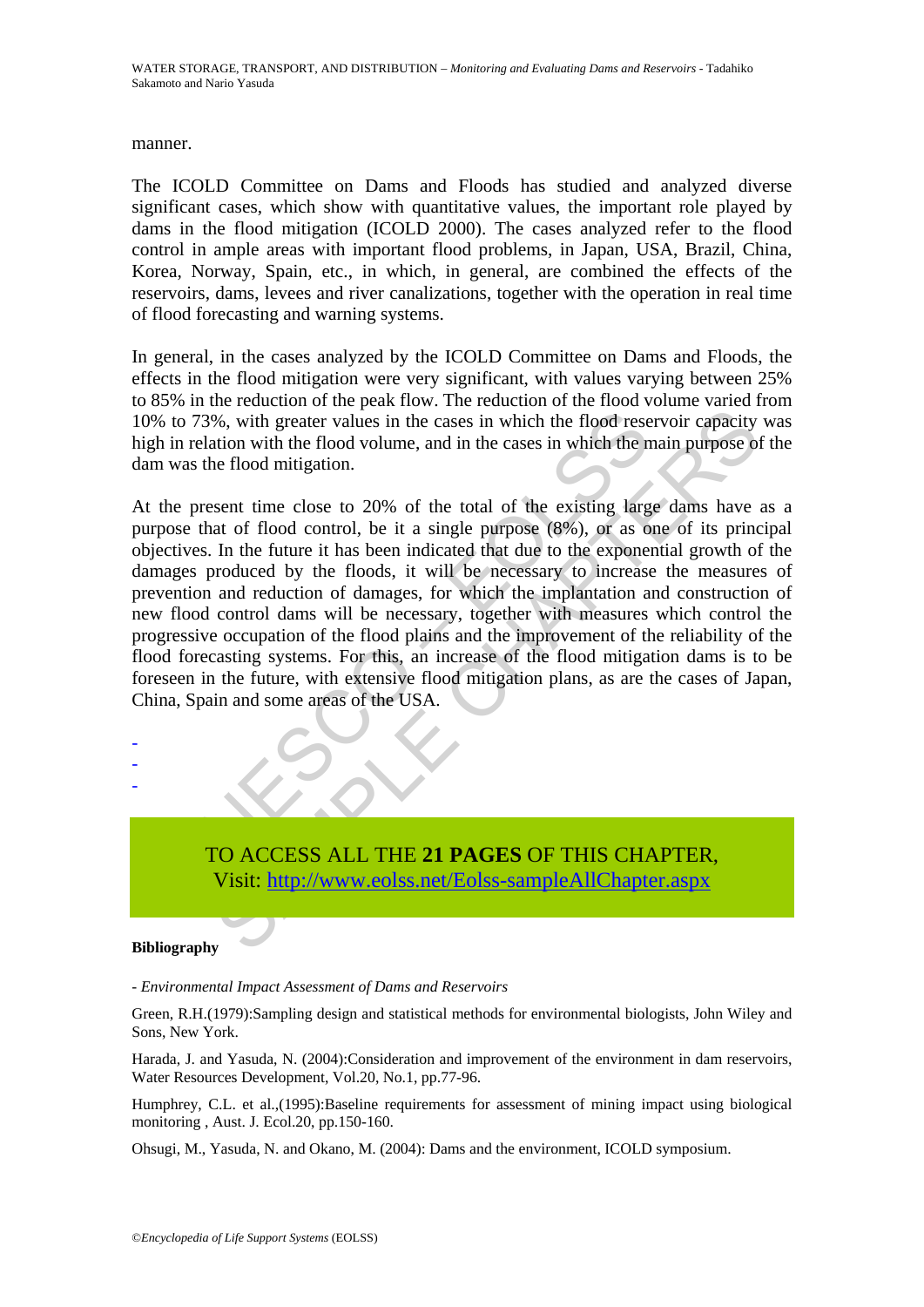Stewart-Oaten et al.,(1986): Environmental impact assessment: "pseudoreplication" in time, Ecology 67, pp.929-940.

Underwood, A. J.(1991):Beyond BACI, experimental designers for detecting human environmental impacts on temporal variations in natural population, Aust. J. Mar. Freshwater Res. 42,pp.569-587

Yasuda, N. and Ichiyanagi, H. (2003): Recommended strategies for detecting anthropogenic impacts on wildlife populations and ecosystems, Water Resources Development Technology Center.

*- Hydrologic Studies of Dams and Reservoirs* 

*- Predictions of Maximum Precipitations and Maximum Floods* 

Berga, L. (1995):"Dams in river flood hazard reduction". In: Reservoirs in River Basin development". L. Santbergen, C.J. Van Weston (Eds). Vol.1, pp.119-128. A. A. Balkema, Rotterdam.

Berga, L.(2000):"Benefits of dams in flood control". R35. Q77. 20th. International Congress on Large Dams. Beijing.

Francou, J. and Rodier, J.A. (1967):"Essai de classification de crues maximales observées dams le mond" Chaiers ORSTOM. Série Hydrologie. Vol.IV, No.3, pp 19-46. ORSTOM Bondy.

ICOLD (2002):" Dams and Floods". Icold Bulletin. Paris

IDNHR (1994):"Yokohama Strategy and Plan of action for a safer world". World Conference on Natural Disaster Reduction. Yokohama.

Morgan, A.E. (1951): "The Miami Conservancy District". McGraw-Hill Book Company, Inc., First edition, New York.

Rodier, J.A. and Roche, M. (1984):"World Catalogue of maximum observed floods", International Association of Hydrological Science (IAHS) Publication No.143.

UN (1987):"General Assembly. International Decade for Natural Disaster Reduction", A/Res/42/169.

Zupka, D. 1988. "Economic impact of disasters". Undro News. Jan-Feb.

*- Feasibility Studies for Dams and Reservoirs* 

*- Accumulation of Sediments in Reservoirs* 

cou, J. and Rodier, J.A. (1967): "Essai de classification de crues maximales obsers ORSTOM. Série Hydrologie. Vol.IV, No.3, pp 19-46. ORSTOM Bondy.<br>LD (2002):" Dams and Floods". Icold Bulletin. Paris<br>HR (1994): "Yokohama S nd Rodier, J.A. (1967): "Essai de classification de crues maximales observées dams le m<br>
TOM. Série Hydrologie. Vol.IV, No.3, pp 19-46. ORSTOM Bondy.<br>
2): "Dams and Floods". Icold Bulletin. Paris<br>
4): "Vokohama. Strategy a Boillat, J-L., Oethy C. D. and Schliess, A. J. (2003) "Reservoir sedimentation management in Switzerland", Challenges to the sedimentation management for reservoir sustainability, The 3rd World Water Forum, pp.229-247.

Morris, G.L. (2003) "Reservoir sedimentation management worldwide status and prospects", Challenges to the sedimentation management for reservoir sustainability, The 3rd World Water Forum, pp.179-190.

Shindo, H. (2003) "Sediment flushing at dams on Kurobe River", Challenges to the sedimentation management for reservoir sustainability, The 3rd World Water Forum, pp.271-284.

Takano, Y. (2000) "By-pass tunnel plan for sand drainage at redevelopment of multi-purpose dam", International workshop and symposium on reservoir sedimentation management, pp.65-74.

*- Instrumentation and Monitoring of Dams and Reservoirs* 

*- Dam Safety* 

Sakamato, T. (1998): "Study on dynamic behavior and safety evaluation of the embankment dams", Doctoral thesis (in Japanese).

Yamaguchi, Y. and Wakisaka, Y. et al. (2002):"Survey report of the collapse accident of Zeyzoun Dam (Syrian Arab Republic)", Dam Technology, No. 194, Japan Dam Technology Center, pp.11-21 , (in Japanese).

#### **Biographical Sketches**

#### **Tadahiko Sakamoto**